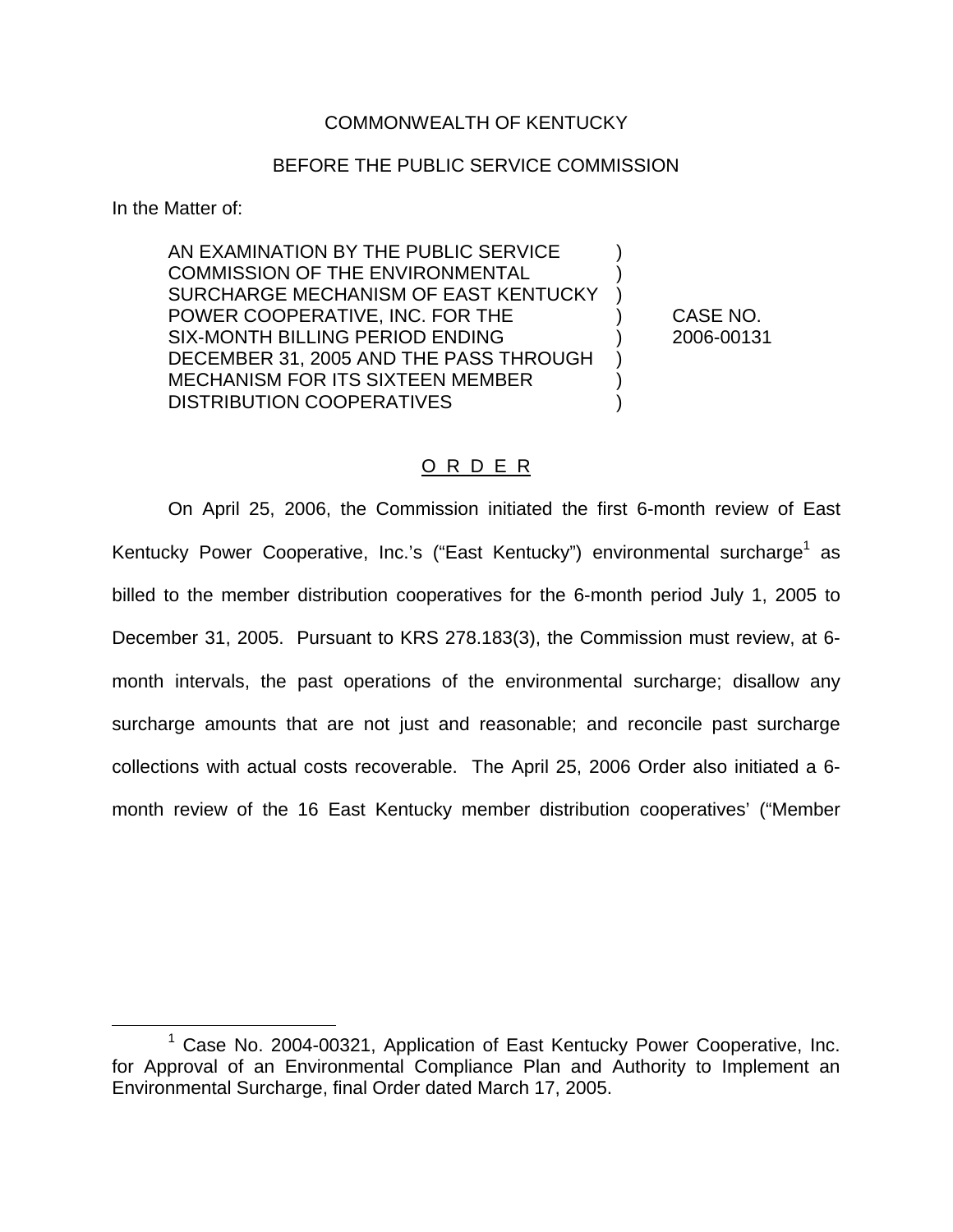Cooperatives") pass through mechanism<sup>2</sup> as billed to retail member customers for the 6month period August 1, 2005 to January 31, 2006.<sup>3</sup>

The Attorney General, by and through his Office of Rate Intervention ("AG"), and the Gallatin Steel Company ("Gallatin") sought and were granted intervention in this proceeding. The Commission issued a procedural schedule on April 25, 2006 that provided for discovery, the filing of prepared testimony, and an informal conference.<sup>4</sup> East Kentucky filed prepared direct testimony and responded to requests for information. Neither intervenor filed requests for information or testimony. On July 27, 2006, Gallatin filed a response to the Commission's July 24, 2006 Order stating that it had no material issues of fact that warranted a hearing in this proceeding. On August 2, 2006, East Kentucky and the Member Cooperatives filed a response to the Commission's July 24, 2006 Order stating they were unaware of any material issues which warranted a hearing on the case and requested that the case be submitted for

<sup>&</sup>lt;sup>2</sup> Case No. 2004-00372, Application of Big Sandy RECC, Blue Grass Energy Cooperative Corporation, Clark Energy Cooperative, Cumberland Valley Electric, Farmers RECC, Fleming-Mason Energy, Grayson RECC, Inter-County Energy Cooperative, Jackson Energy Cooperative, Licking Valley RECC, Nolin RECC, Owen Electric Cooperative, Salt River Electric, Shelby Energy Cooperative, South Kentucky RECC and Taylor County RECC for Authority to Pass Through the Environmental Surcharge of East Kentucky Power Cooperative, Inc., final Order dated March 17, 2005.

<sup>&</sup>lt;sup>3</sup> The Settlement Agreement approved in Case Nos. 2004-00321 and 2004-00372 allows the Member Cooperatives to pass through the environmental surcharge to their customers at approximately the same time as East Kentucky bills the environmental surcharge to the Member Cooperatives, thus avoiding a billing lag for the Member Cooperatives. Therefore, the costs incurred from June 2005 through November 2005 are billed to the Member Cooperatives in the months of July 2005 through December 2005. These same costs are passed through to the member customers on the bills for August 2005 through January 2006.

<sup>4</sup> The April 25, 2006 procedural schedule anticipated, but did not schedule, a public hearing and the filing of briefs.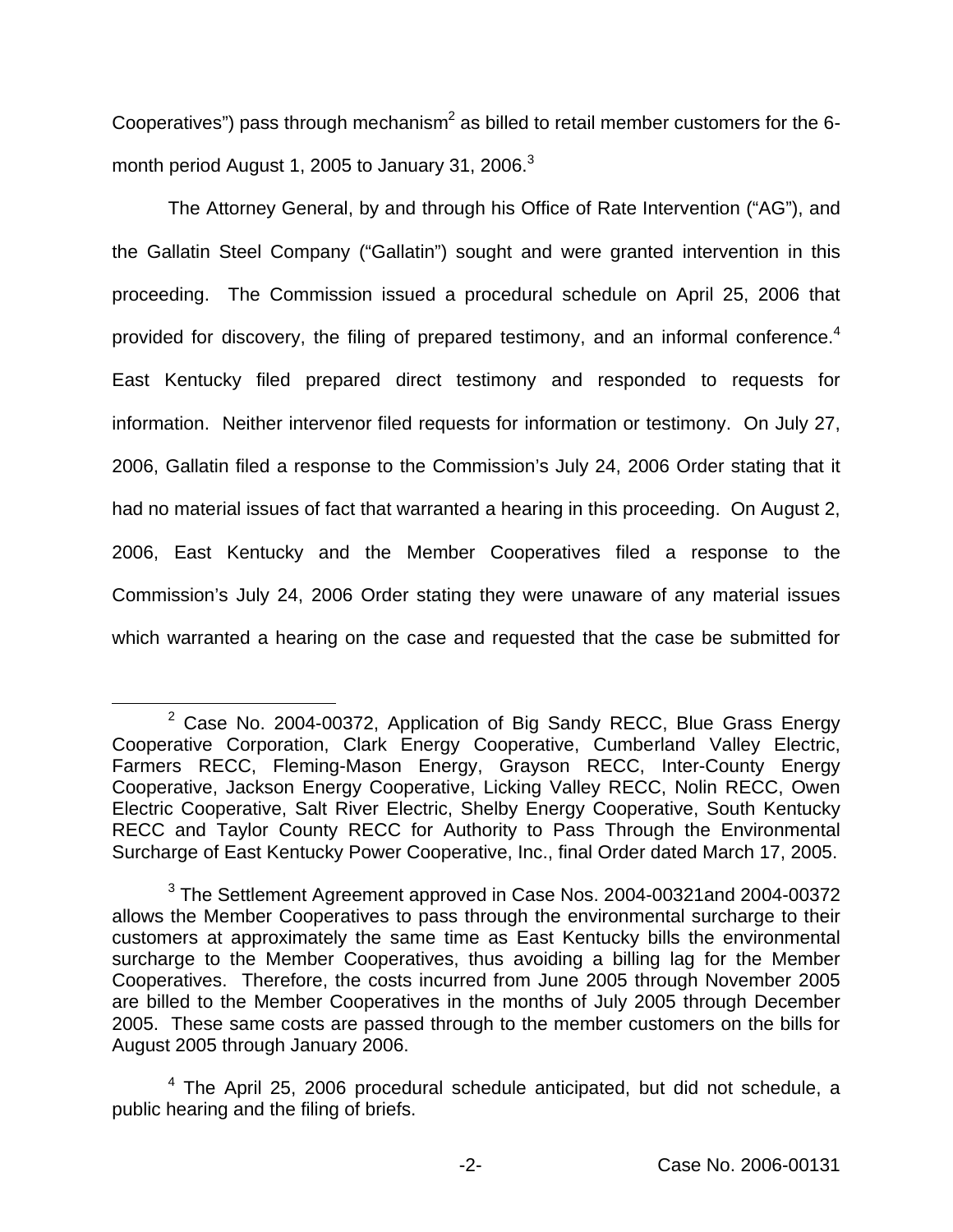adjudication based on the existing record. The AG filed no response to the July 24, 2006 Order.

### SURCHARGE ADJUSTMENT

East Kentucky determined that it had an over-recovery of its environmental costs of \$2,629,288.<sup>5</sup> East Kentucky proposed that the over-recovery be returned to its Member Cooperatives by decreasing the total jurisdictional environmental surcharge revenue requirement by \$438,215 a month for the 6-month period following the Commission's decision in this proceeding.6

The Commission has reviewed and finds reasonable East Kentucky's calculation of an over-recovery of \$2,629,288 for the review periods covered in this proceeding. The Commission also finds reasonable East Kentucky's proposal to decrease by \$438,215 the total jurisdictional environmental surcharge revenue requirement in each of the first 6 billing months following the date of this Order.

# PASS THROUGH ADJUSTMENT

Each of the Member Cooperatives determined an over- or under-recovery for its surcharge pass through mechanism, resulting in a total net under-recovery of \$1,644,187. Like East Kentucky, the Member Cooperatives proposed that the overrecovery be returned or under-recovery be collected from its ratepayers as an adjustment to the pass through factor for each month in the 6-month period following

<sup>5</sup> Response to the Commission Staff's First Data Request dated April 25, 2006 Order, Item 1, Attachment 1, "Dec-05" column.

<sup>6</sup> Bosta Testimony at 5.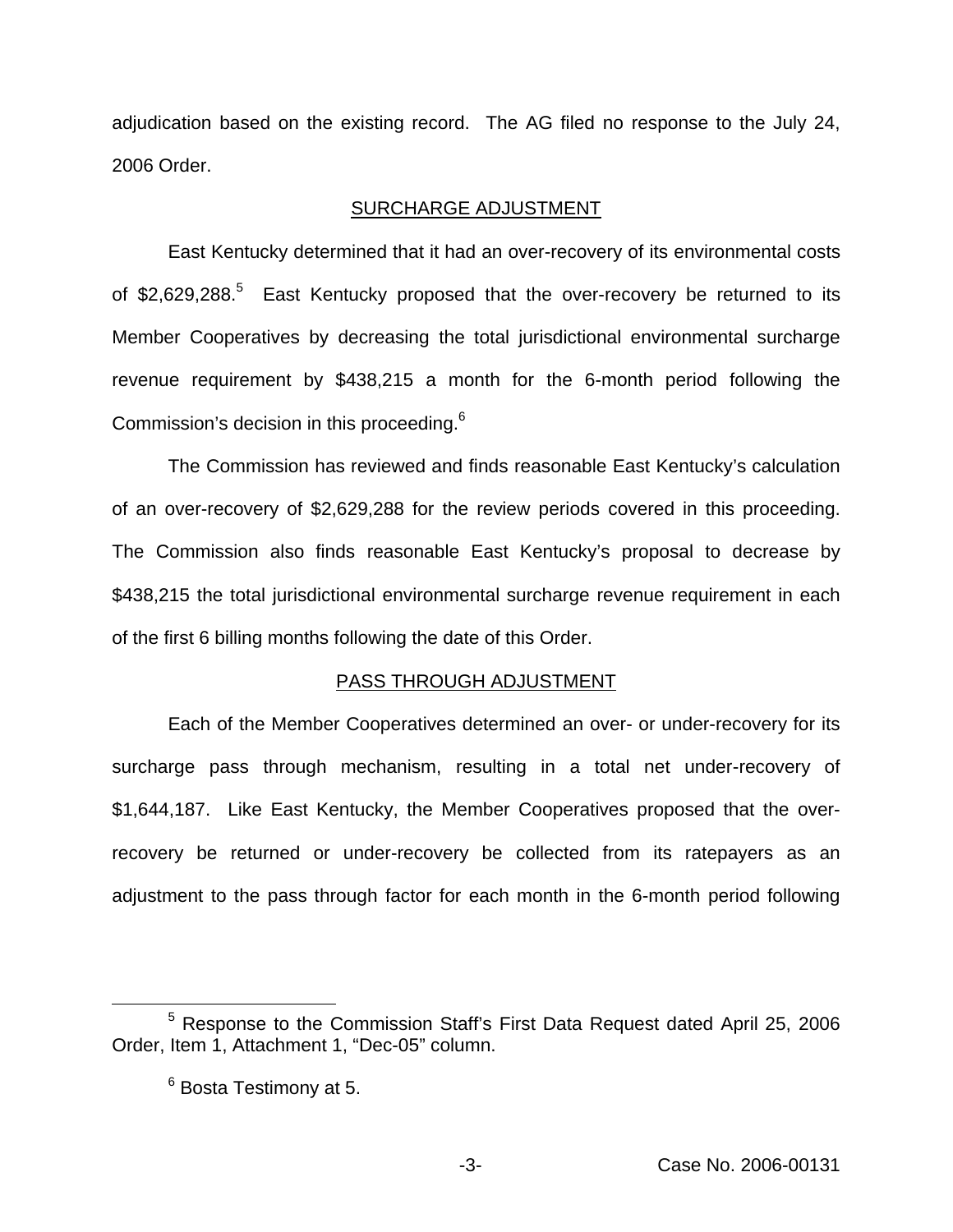the Commission's Order in this proceeding.<sup>7</sup> However, Inter-County Energy Cooperative Corporation ("Inter-County"), one of the Member Cooperatives, requested that the collection of its under-recovery be deferred until the conclusion of the next 6 month period due to an accounting method change that took place in January 2006.<sup>8</sup>

The Commission has reviewed and finds reasonable the Member Cooperatives' calculation of a total net under-recovery of \$1,644,187 for the review period covered in this proceeding. In addition, the Commission finds reasonable the Member Cooperatives' proposal to adjust the applicable pass through factor in each of the first 6 billing months following the date of this Order. Concerning the proposal by Inter-County to defer the collection of its pass through under-recovery, the Commission finds the approach to be reasonable given the accounting change and that the request should be approved. A schedule of the over- or under-recovery for each Member Cooperative and the monthly adjustment are shown in Appendix A to this Order.

# RATE OF RETURN

The Settlement Agreement approved in Case No. 2004-00321 provided that the reasonable rate of return would be based on a weighted average debt cost of the debt issuances directly related to the four projects in East Kentucky's compliance plan, multiplied by a 1.15 Times Interest Earned Ratio ("TIER") factor. The Settlement

 $7 \underline{Id}$ .

<sup>&</sup>lt;sup>8</sup> Response to the Commission Staff's First Data Request dated April 25, 2006, Item 2 and Response to the Commission Staff's Second Data Request dated June 7, 2006, Item 1. Inter-County changed its accounting methodology for the environmental surcharge to better match the timing of the wholesale environmental surcharge billing to the retail pass through. Inter-County stated it was willing to absorb the carrying cost on the under-recovery it experienced during the first 6 months of the pass through mechanism operation.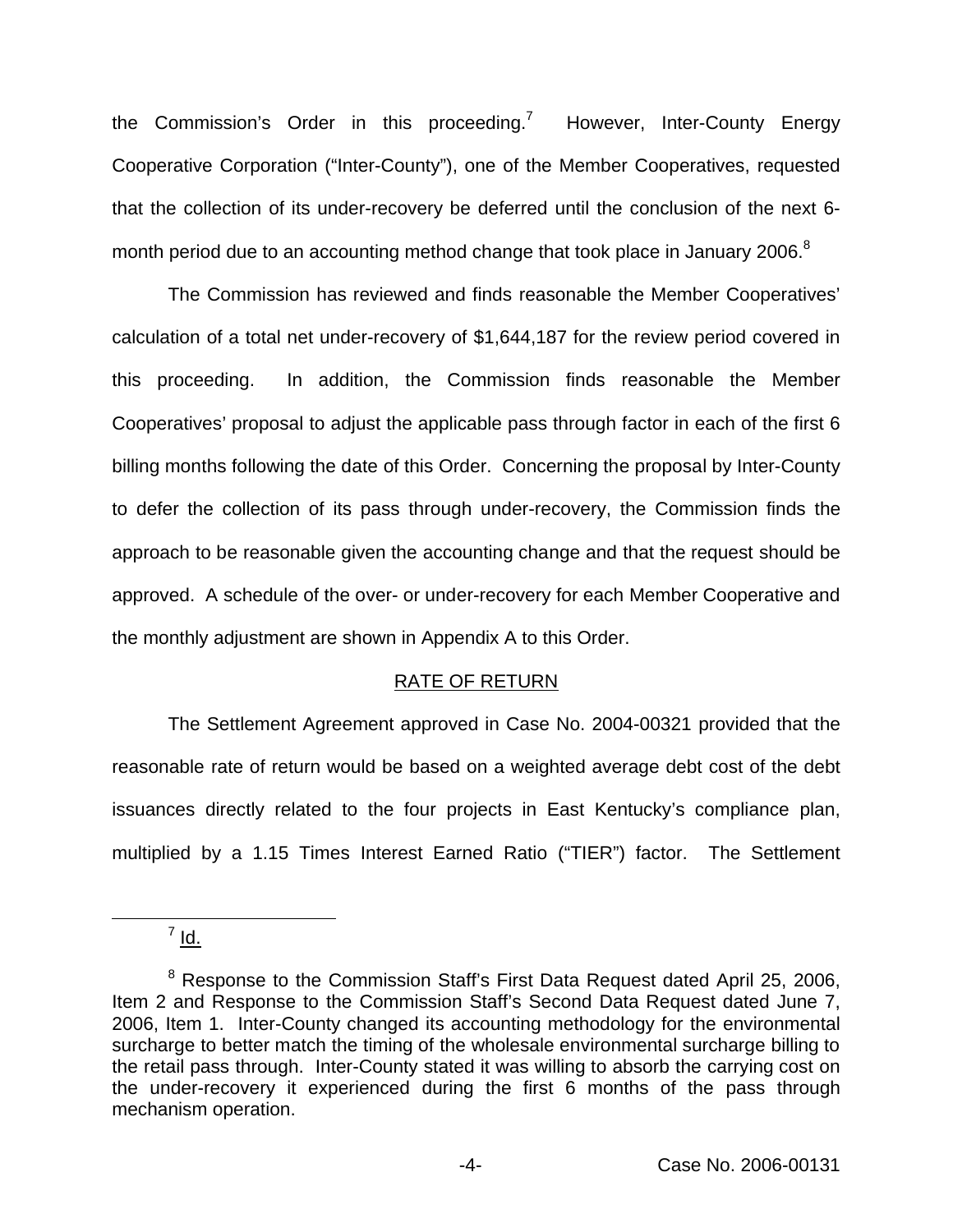Agreement further provided that East Kentucky would update the return as of the end of each 6-month review period and request Commission approval of the updated average cost of debt, with the 1.15 TIER factor applied to the updated average cost of debt.<sup>9</sup> East Kentucky updated the weighted average cost of debt as of November 30, 2005 and determined that the rate of return should be 5.59 percent.<sup>10</sup>

The Commission has reviewed and finds reasonable East Kentucky's determination of the updated rate of return. East Kentucky should use a rate of return of 5.59 percent for all environmental surcharge monthly filings submitted after the date of this Order.

IT IS THEREFORE ORDERED that:

1. East Kentucky shall include a \$438,215 monthly reduction in its jurisdictional environmental revenue requirement determined in each of the first 6 billing months following the date of this Order, as discussed herein.

2. The Member Cooperatives shall include the applicable monthly pass through adjustments, shown in Appendix A, in the determination of each Member Cooperatives' pass through mechanism, as discussed herein. Inter-County shall be permitted to defer the collection of its under-recovery until the conclusion of its next 6 month pass through review, and shall absorb the carrying costs on the under-recovery.

3. East Kentucky shall use a rate of return of 5.59 percent in all monthly environmental surcharge filings subsequent to the date of this Order.

 $9^9$  Case No. 2004-00321, March 17, 2005 Order, Appendix A at 3.

 $10$  Bosta Testimony at 6.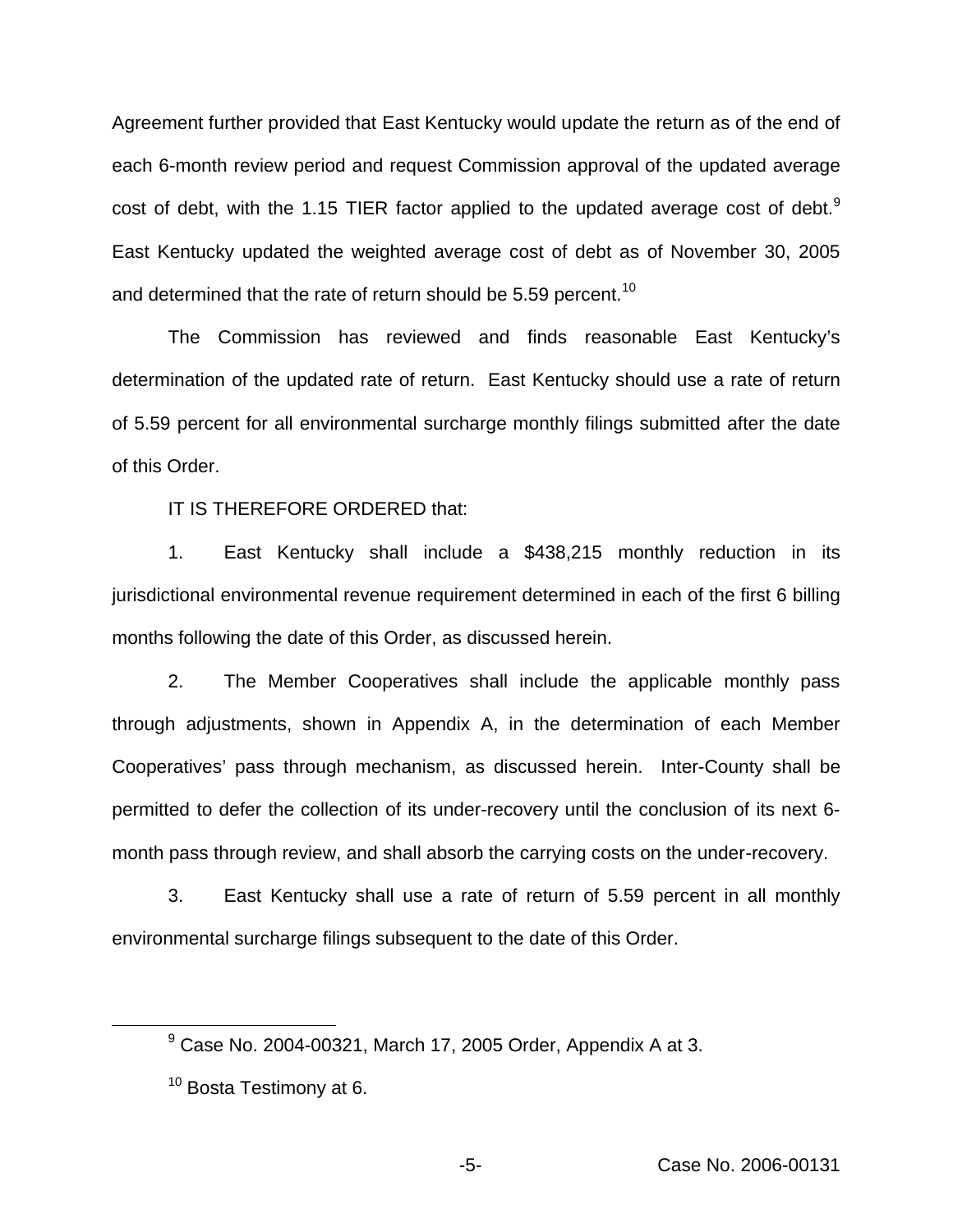Done at Frankfort, Kentucky, this 31<sup>st</sup> day of January, 2007.

By the Commission

ATTEST:

**Executive Director** 

Case No. 2006-00131